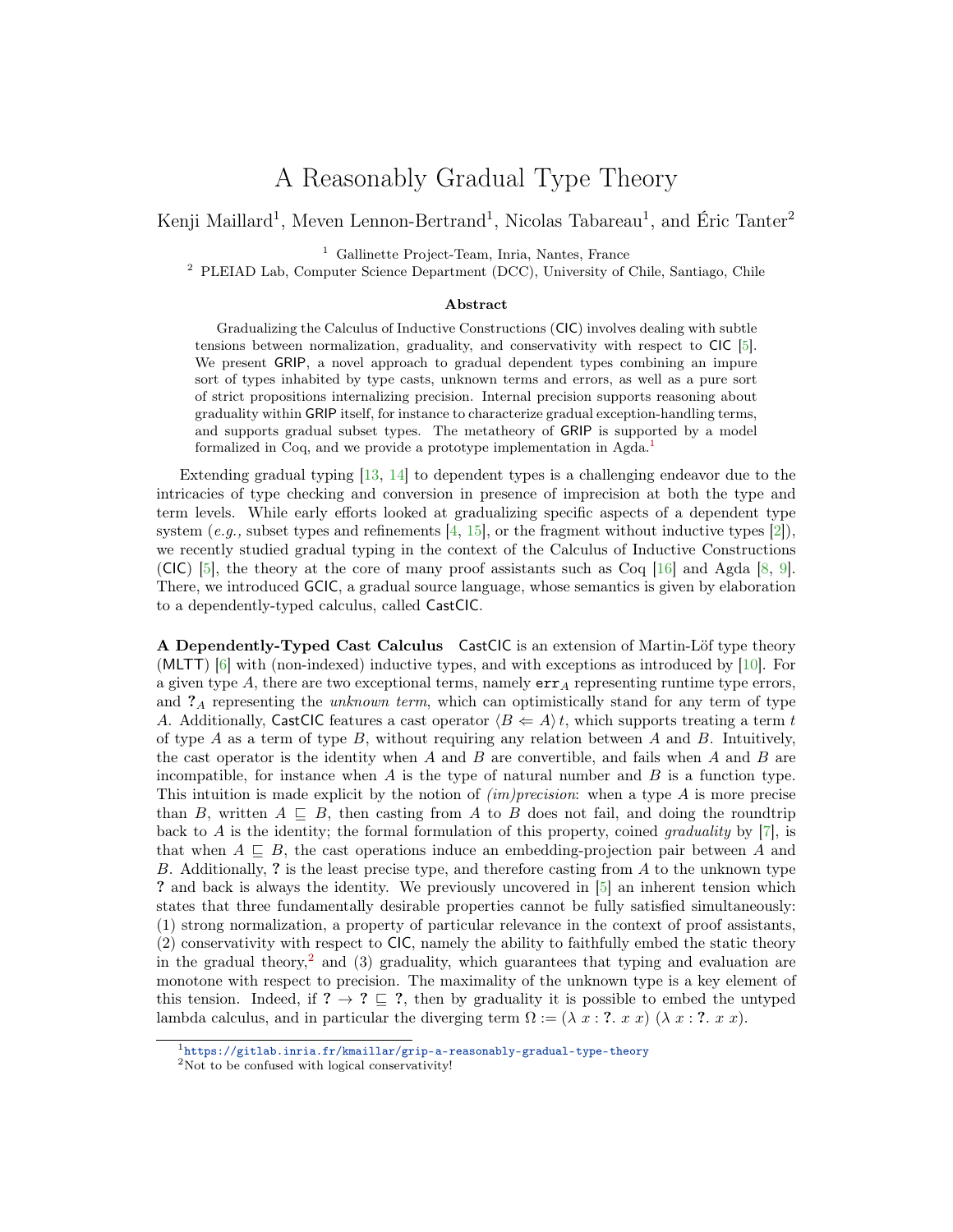Relaxing ?'s Maximality In this work, we observe that an adequate stratification of precision enables a full account of graduality for an extension of CastCIC, called GRIP. The key idea is that  $?_{\Box_i}$  should be the least precise type among all types at level i and below, except for dependent function types at level i (which are however still less precise than  $?_{\Box_{i+1}}$ ). We can precisely characterize problematic terms as those that are not self-precise (i.e., more precise than themselves), which for function types means non-monotone with respect to precision. The prototypical example of a non-monotone term is that of recursive large elimination, such as the type of n-ary functions over natural numbers (in Coq):

Fixpoint nArrow  $(n : \mathbb{N}) : \Box_0 := \text{match n with } 0 \Rightarrow \mathbb{N} \mid S \text{ m} \Rightarrow \mathbb{N} \rightarrow \text{narrow m}.$ 

The term nArrow n is a type (*i.e.*, a term of type  $\square_0$ ), and we have for example nArrow  $0 \equiv \mathbb{N}$ and **nArrow**  $2 \equiv \mathbb{N} \to \mathbb{N} \to \mathbb{N}$ . **nArrow** is not monotone because, given  $n \subseteq ?_{\mathbb{N}}$ , there is no fixed level *i* for which **nArrow**  $n \subseteq ?_{\square_i}$  for any *n*. Another more practical example is that of a dependently-typed printf function, whose actual arity depends on the input string. We prove that the dynamic gradual guarantee holds in GRIP for any self-precise context, and that casts between types related by precision induce embedding-projection pairs between selfprecise terms. Therefore, this shift in perspective in the interpretation of the unknown type and the associated notion of precision yields a gradual theory that conservatively extends CIC, is normalizing, and satisfies graduality for a large and well-defined class of terms.

Internalizing Precision, Reasonably While we could study graduality for GRIP externally, we observe that we can exploit the expressiveness of the type-theoretic setting to internalize precision and its associated reasoning. In particular this makes it possible to state and prove, within the theory itself, results about (self-)precision and graduality for specific terms. Internalizing precision requires solving an important obstacle: when adding exceptions to MLTT [\[10\]](#page-2-10), the theory becomes inconsistent as a logic, because it is possible to inhabit any type A by raising an exception  $err_A$ . In the gradual setting, there is also the alternative of using the unknown term  $?_A$  to inhabit any type  $A$ , so we need to avoid these degenerate proofs and provide a logically consistent theory. Moreover, useful reasoning on a notion of precision as error approximation [\[7\]](#page-2-11) requires support from the gradual type theory in the shape of extensionality principles, an established challenge inside intensional type theories such as MLTT or CIC.

We address both issues by combining recent advances in type theory: the reasonably exceptional type theory RETT [\[11\]](#page-2-12), that supports consistent reasoning about exceptional terms, and the observational type theory TTobs [\[12\]](#page-2-13) that provides a setoidal equality in a specific universe **P** of definitionally proof-irrelevant propositions. A major insight of this work is to realize that we can actually merge the logical universe of RETT used to reason about exceptional terms with the universe **P** of proof-irrelevant propositions in order to define an internal notion of precision that is extensional and whose proofs cannot be trivialized with exceptional terms. We support this claim by formalizing a model in Coq using partial preorders (Footnote [1\)](#page-0-0).

Applications of Internal Precision In addition to supporting reasoning about the graduality of terms in a theory that is not globally gradual, internal precision makes it possible to support gradual subset types, in which a type can be refined by a proposition expressed using precision. Moreover, in the literature, exception handling is never considered when proving graduality because this mechanism inherently allows terms that do not behave monotonically with respect to precision. Internal precision enables us to support exception handling in the impure layer of the type theory, and to consistently reason about the graduality (or not) of exception-handling terms. We illustrate these examples in a proof-of-concept implementation in Agda using rewrite rules [\[1\]](#page-2-14) to evaluate the design of GRIP (Footnote [1\)](#page-0-0).